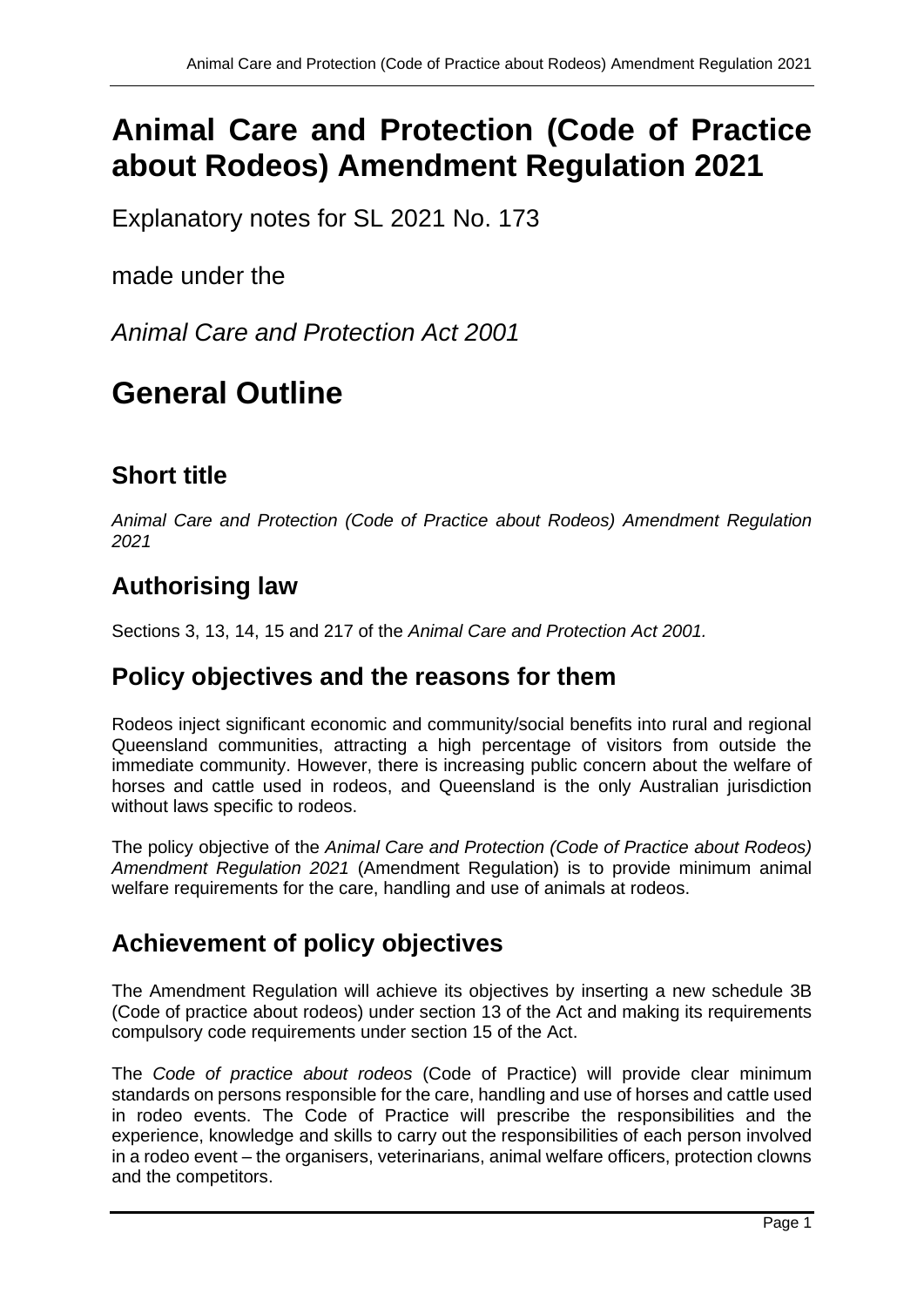### **Consistency with policy objectives of authorising law**

The Amendment Regulation is consistent with the purposes in section 3 of the Act which are to:

- (a) promote the responsible care and use of animals;
- (b) provide standards for the care and use of animals that—
	- (i) achieve a reasonable balance between the welfare of animals and the interests of persons whose livelihood is dependent on animals; and
	- (ii) allow for the effect of advancements in scientific knowledge about animal biology and changes in community expectations about practices involving animals;
- (c) protect animals from unjustifiable, unnecessary or unreasonable pain;
- (d) ensure the use of animals for scientific purposes is accountable, open and responsible.

#### **Inconsistency with policy objectives of other legislation**

The Amendment Regulation is consistent with the policy objectives of other legislation.

#### **Alternative ways of achieving policy objectives**

An alternative to achieve the policy objectives would be to rely on the industry to 'selfregulate' and/or rely on voluntary compliance with the Code of Practice to ensure people meet minimum standards for the care and use of the rodeo animals. However, it is considered that these approaches would not be as effective a means of ensuring the welfare of animals used in rodeos.

The Queensland public in general, and numerous animal welfare groups in particular, consider there should be more effective regulation of the welfare of rodeo animals and greater transparency in how that regulation is applied. Not prescribing compulsory code requirements would be unlikely to meet increasing community expectations about the way animals are cared for and used, including rodeo animals.

The Code of Practice reflects the available knowledge, current practice and community expectations to protect the welfare of animals used in rodeo events and ensures that all persons caring for, handling and using animals used in rodeo events can demonstrate they are complying with recognised welfare standards. The Code of Practice achieves a reasonable balance between the welfare of animals and the interests of persons whose livelihood is dependent on animals, consistent with the objectives of the Act.

#### **Benefits and costs of implementation**

The main benefit of prescribing the Code of Practice in the Amendment Regulation as compulsory code requirements is to reduce the risk to the welfare of the animals used in rodeos, including by prescribing the responsibilities of persons who are caring for, handling and using rodeo animals at a rodeo, including the provision of food and water and appropriate treatment including veterinary treatment by the rodeo veterinarian to any animal that becomes lame, unwell or distressed.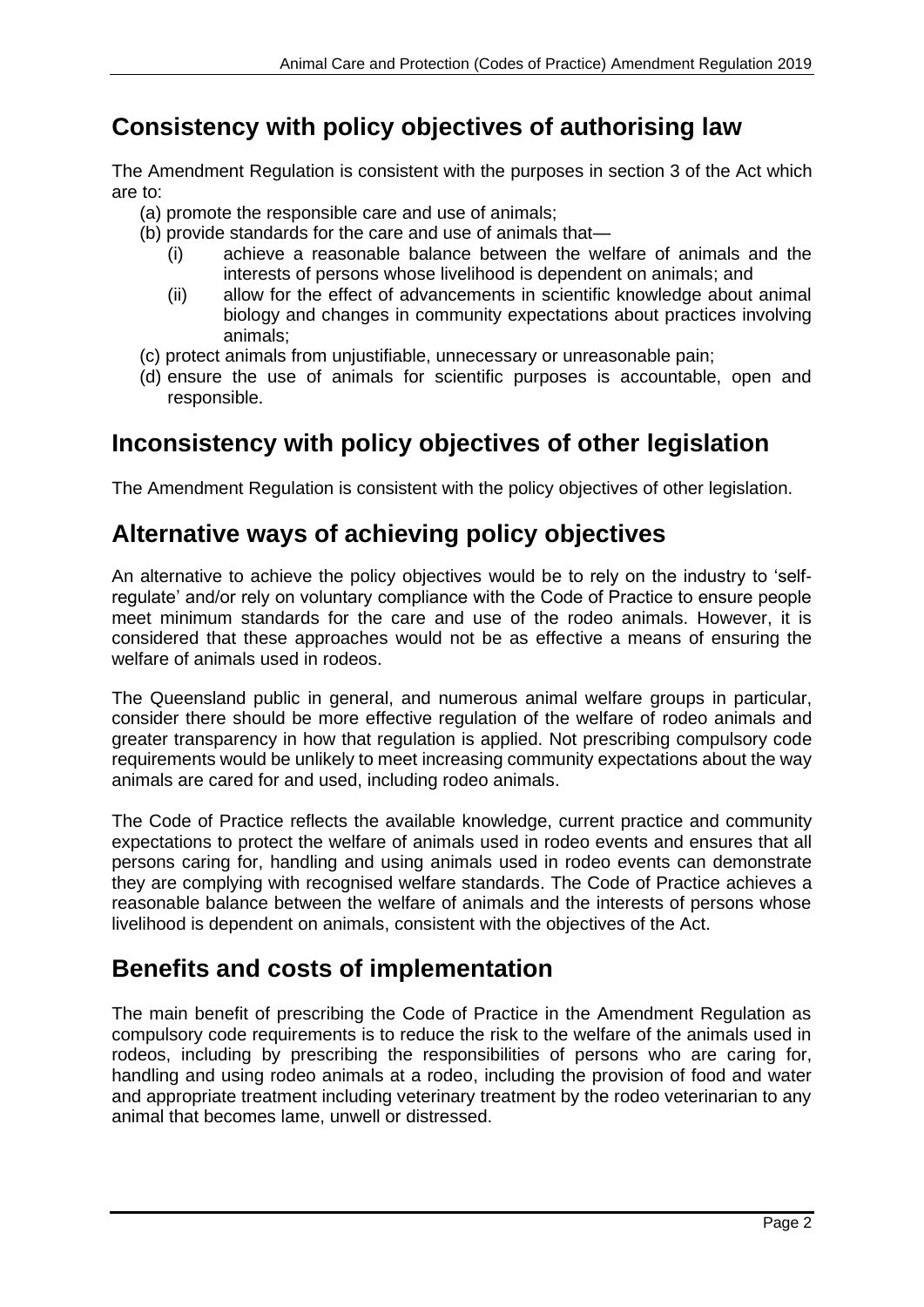Another benefit of a compulsory code of practice is that the rodeo industry is reducing the risk to the welfare of the animals used in rodeos in a transparent manner that meets community expectations.

Overall, a minor impact on stakeholders is expected from implementing the Code of Practice, as current practices are generally already consistent with the requirements of the Code.

It is considered that any potential costs to individuals in imposing this requirement are far outweighed by the benefit of increasing the public's confidence that risks to animal welfare are being appropriately managed.

All implementation costs and associated compliance activities associated with the amendment regulation will be funded from within existing departmental resources.

The amendment regulation will commence on 1 January 2022 to afford industry time to become familiarised with the requirements under the Code of Practice. The commencement is timed to occur just following the closure of the Queensland rodeo season for the 2021 calendar year.

## **Consistency with fundamental legislative principles**

The Amendment Regulation is generally consistent with fundamental legislative principles (FLPs) detailed in section 4 of the *Legislative Standards Act 1992*. A potential breach of FLPs is addressed below.

Section 4(2) of the *Legislative Standards Act 1992* provides that legislation must have sufficient regard to the rights and liberty of individuals. This is generally understood to include that legislation should not, without sufficient justification, unduly restrict ordinary activity, including the right to conduct business without interference.

A potential breach of FLP arises because the Code of Practice has the potential to unduly restrict the right to conduct business without interference. However, the Act already prescribes a duty of care on persons in charge of an animal to provide for the needs of the animal including food, water, accommodation and veterinary care. The Code of Practice provides minimal standards to demonstrate how those requirements may be met which are justified on the basis that they reflect community values and expectations about how rodeo animals should be cared for and handled.

## **Consultation**

Consultation on the standards that form the basis of the Amendment Regulation was undertaken through working groups established by the Department of Agriculture and Fisheries.

The Rodeo Standards Advisory Group included representatives from the following entities:

• the Australian Rodeo Federation (which includes the Australian Professional Rodeo Association, the Australian Bushman's Campdraft Association, the Central Rodeo Cowboys Association Inc, the National Rodeo Association, the Professional Bull Riders Australia, the Australasian Team Roping Association,